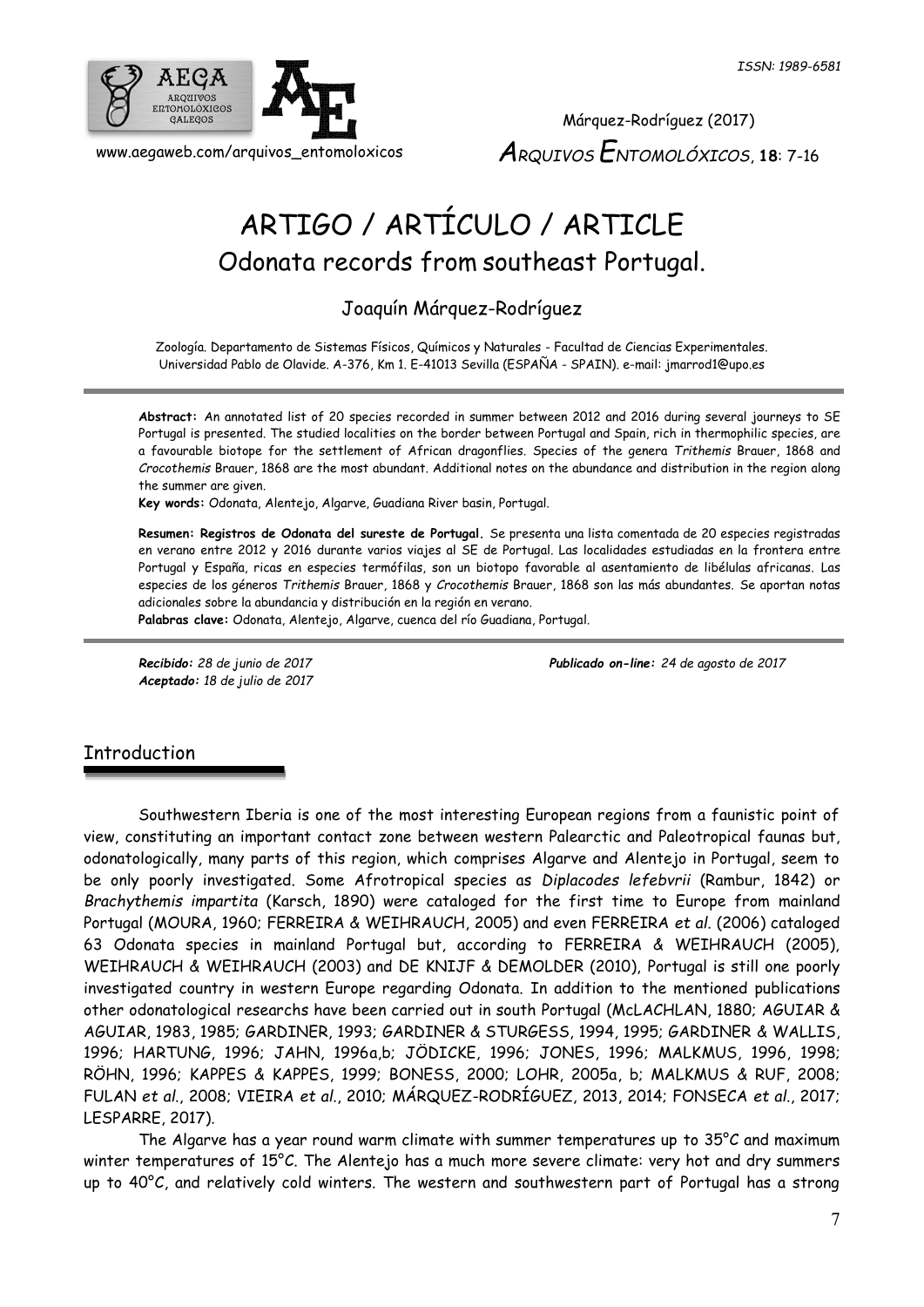Atlantic climatic influence, resulting in mild winters and not too hot summers (DE KNIJF & DEMOLDER, 2010). In this study we provide faunistic data on Odonata from Algarve and Alentejo, with special account on the phenology in summer and including a number of biological observations.

# Material and methods

Odonata were surveyed in a few selected hot days in the summers from 2012 to 2016 in the two southernmost regions of Portugal, Alentejo and Algarve. We visited Portuguese locations bordering Spain as a working hypothesis, in an attempt to detect the current odonatofauna before the possible arrival of the non-native species *Trithemis kirbyi* Selys, 1891 to the westernmost region of the Iberian Peninsula. In this way, we continued a distribution study started in 2012, which suggested Guadiana River as a natural dispersion corridor of this species due to the habitat characteristics on the banks. (MÁRQUEZ-RODRÍGUEZ, 2013). Samplings were not performed on a daily basis but this approach was methodical in the way other authors have done before (WEIHRAUCH & WEIHRAUCH, 2003; LOHR, 2005a). For species identification we used ASKEW (2004), DIJKSTRA & LEWINGTON (2006) and MARAVALHAS & SOARES (2013).

The selection of the sampling localities was based on the most obviously suitable for detection of thermophilic dragonflies in the region we were passing by. At each locality we searched for adult dragonflies and exuviae near the water, and above the bank vegetation and in the surroundings. We only collected larvae in a locality by the fact that the water level was very low, making of it an isolated place within a dry watercourse. The survey lasted until we presumed it as thoroughly investigated, or as long as no new species were found anymore. Most of the species were identified through binoculars. Individuals that were difficult to identify such as exuviae, females and tenerals were collected with an insect net for determination.

# **List of localities visited**

Portalegre district, Alentejo:

 Loc. 1: Bridge of Ayuda, over Guadiana River, a big river constituting the border between Portugal and Spain, 38°46'38"N, 7°10'18"W. 15-09-2012, 14:00 UTC. (Fig. 1).

Évora district, Alentejo:

- Loc. 2: Guadiana River, Juromenha. A broad, slow-running river, border between Portugal and Spain, 38°44'07"N, 7°14'34"W. 16-09-2012, 11:00 UTC.
- Loc. 3: Redondo, artificial lagoon with rounded shape in an urban park, 38°39'08"N, 7°32'30"W. 16- 09-2012, 12:00 UTC.

Beja district, Alentejo:

- Loc. 4: Pias reservoir, about 60 km N Mértola. A dam with cement blocks. 37°59'33"N, 7°27'55"W. 24-06-2016, 15:00 UTC.
- Loc. 5: Vascão River, about 20 km S Mértola. A small course with large isolated ponds, partly stagnant river, constituting the border between the Beja and Faro districts (and at the same time between the provinces Alentejo and Algarve). Accordingly, the substrate was either sand, pebbles or rock. 37°30'49"N, 7°35'08"W. 02/08/2015, 12:00 UTC.

Faro district, Algarve:

- Loc. 6: Odeleite River. A small course with riparian vegetation upstream of the population. The substrate was sand and pebbles. 37°20'18"N, 7°29'17"W. a) 29/06/2013, 11:00 UTC. b) 02/08/2015, 10:00 UTC.
- Loc. 7: Odeleite River (<50 m to dam). A slow-running downstream of the population, very close to a dam. The substrate was sand and pebbles or rock. 37°19'58"N, 7°29'09"W. 01/08/2014, 11:00 UTC.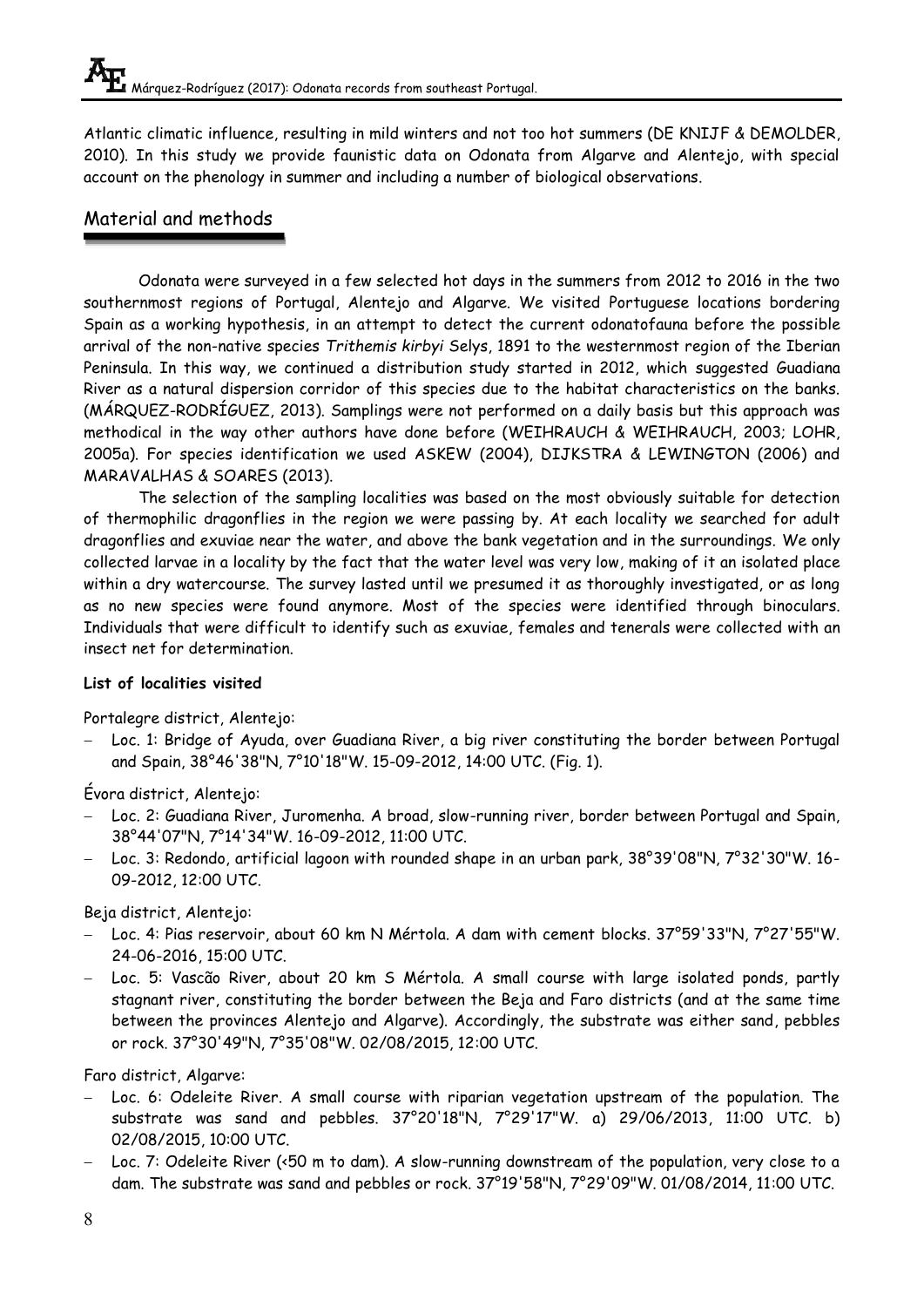- Loc. 8: small pond, Almada de Ouro. A puddle of a dried-up brook connected to Guadiana River, border between Portugal and Spain. Only from this sampling location were collected adults and larvae. 37°17'49"N, 7°27'12"W. 03-08-2014, 18:00 UTC.
- Loc. 9: Beliche River (<50 m to dam), exit of the reservoir. An almost stagnant, highly eutrophic drainage artificial ditch, close to a dam. 37°16'39"N, 7°30'27"W. 01/08/2014, 13:00 UTC.
- Loc. 10: Beliche River. A slow-running, small course with riparian vegetation and abundant macrophytes. 37°15'54"N, 7°28'22"W. 30/06/2012, 14:00 UTC.
- Loc. 11: small pond. A small, shallow pond feeding to a small brook in the hillside near Beliche River in the Guadiana basin. 37°15'54"N, 7°27'36"W. 03/08/2014, 16:00 UTC.
- Loc. 12: two artificial ponds, Castro Marim. Two ponds of a golf club. 37°15'07"N, 7°27'15."W. 03- 08-2014, 15:00 UTC.
- Loc. 13: beach, Monte Gordo-Vila Real de Santo António. Sandy area on the dune. 37°10'36"N, 7°26'19"W. 04-08-2014, 14:00 UTC.
- Loc. 14: Pego do Inferno and Gilão River, 37°09'19"N, 7°41'44"W. Water spring with waterfall and 300 m stretch of Gilão River with big ponds almost stagnant, highly eutrophic. 37°09'19"N, 7°41'43"W. 02-08-2014, 12:00 UTC. (Fig. 2).
- Loc. 15: Olhos de Água. Urban area next to a beach. 37°05'30"N, 8°11'36"W. 29-08-2015, 14:00 UTC.
- Loc. 16: channel, Lagoa. Artificial channel: an almost stagnant, drainage ditch. 37°07'31"N, 8°27'14"W. 27-08-2015, 14:00 UTC.
- Loc. 17: Arade River, Silves. A small course with riparian vegetation. 37°11'11"N, 8°26'21"W. 29-08- 2016, 14:00 UTC.
- Loc. 18: Odelouca River, Odelouca. A big lagoon with riparian vegetation connected to Odelouca River. 37°11'18"N, 8°29'18"W. 29-08-2016, 15:00 UTC.

## Results

During five years we visited Portuguese locations occasionally and 20 odonate species were recorded in summer on the wing or as exuviae. An *Anax* Leach, 1815 species was recorded as larvae in Loc. 8. We also included absolute data of the species observed in the Loc. 10 (MÁRQUEZ-RODRÍGUEZ, 2014). A list of all records is given below. Abbreviations: ♂: male; ♀: female; Ex.: exuviae; La.: larvae (only sampled in Loc. 8); Td.: tandem observed.

#### **List of records and observations**

|  | Calopteryx haemorrhoidalis (Vander Linden, 1825) |  |  |  |  |
|--|--------------------------------------------------|--|--|--|--|
|--|--------------------------------------------------|--|--|--|--|

Loc. 10: 233, 5♀♀.

| <b>Chalcolestes viridis (Vander Linden, 1825)</b>   |                                        |
|-----------------------------------------------------|----------------------------------------|
| Loc. $6: b$ ) $1 \textcircled{3} \textcircled{3}$ . | Loc. 11: $1\sigma$ , $1\Omega$ .       |
| Loc. 8: 2 $\partial\mathcal{A}$ .                   | Loc. 14: $3\text{d}$ . 299.            |
| Platycnemis latipes Rambur, 1842                    |                                        |
| Loc. 5: $2\text{A}.$                                | Loc. 14: $10\%$ , $6\degree$ (Td.: 3). |
| Ceriagrion tenellum (Villiers, 1789)                |                                        |
| Loc. 14: $4\sigma$ $\sigma$ .                       |                                        |
| Erythromma lindenii (Selys, 1840)                   |                                        |
| Loc. 14: $8\text{d}$ , $2\text{d}$ .                |                                        |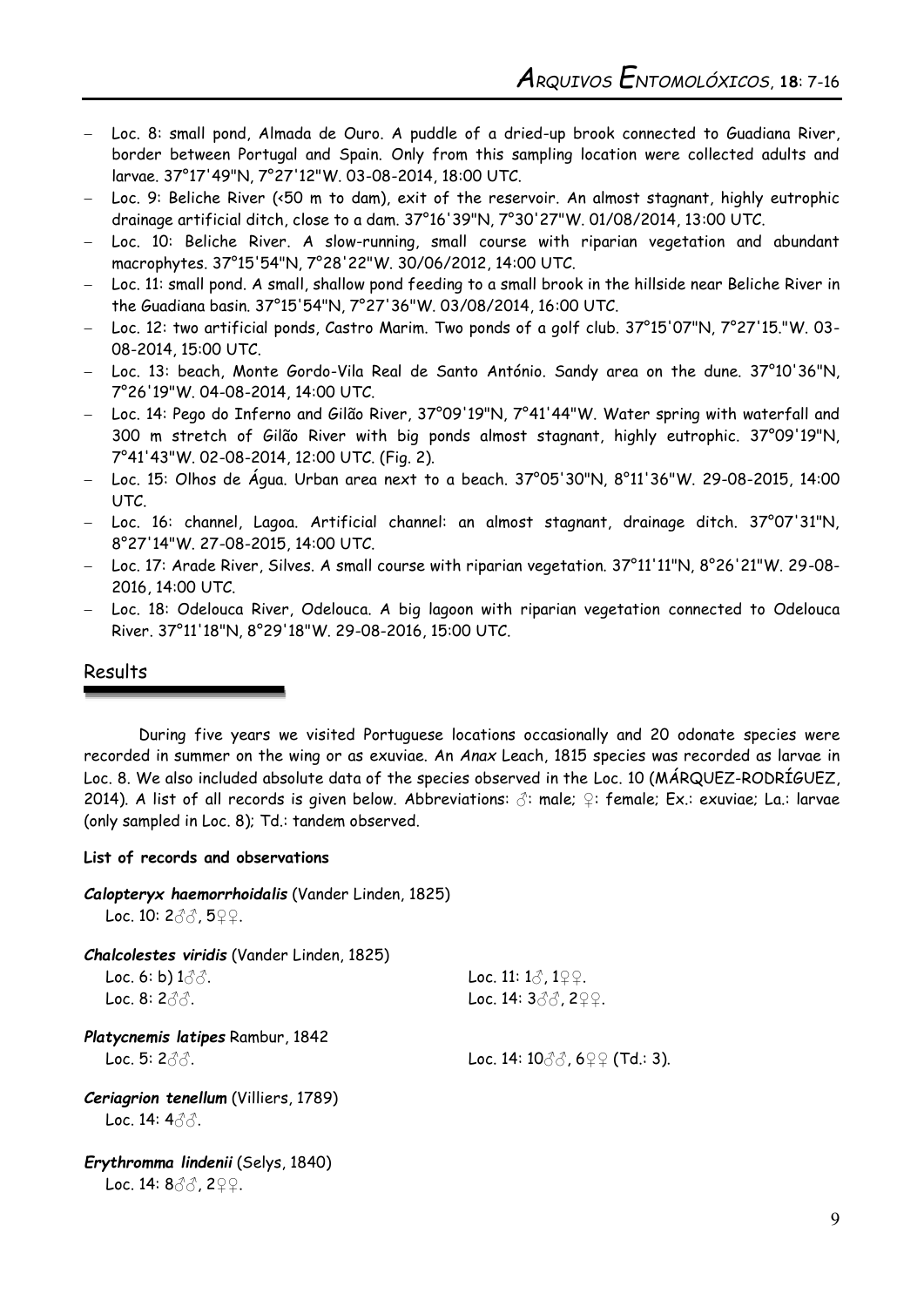| Ischnura graellsii (Rambur, 1842)                                                  |                                                                                      |
|------------------------------------------------------------------------------------|--------------------------------------------------------------------------------------|
| Loc. 2: $5\%$ , $14\degree$ .                                                      | Loc. 8: $5\text{d}$ , $6\text{d}$ , $1$ La.                                          |
| Loc. 4: $3\text{d}$ .                                                              | Loc. 11: $3\text{ }3\text{ }3\text{ }3\text{ }2\text{ }2\text{ }2\text{ }$ (Td.: 1). |
| Loc. 6: a) $1\text{\AA}$ , b) $10\text{\AA}$ , $3\text{\AA}$ (one teneral).        | Loc. 14: $600$ , $399$ (Td.: 1).                                                     |
| Anax imperator Leach, 1815                                                         |                                                                                      |
| Loc. 1: $2 \text{d}$ , $1 \text{d}$ (Td.: 1).                                      | Loc. 8: 1 La.                                                                        |
| Loc. $3:11\text{d}$ .                                                              | Loc. 11: $1\text{C}$ .                                                               |
| Loc. 5: $2\text{d}$ .                                                              | Loc. 14: $2 \text{d} \text{d}$ , 1 $\text{d}$ (Td.: 1).                              |
| Loc. 6: a) $2\text{d}$ (one teneral).                                              |                                                                                      |
| Anax sp.                                                                           |                                                                                      |
| Loc. 8: 1 La.                                                                      |                                                                                      |
| Anax parthenope (Selys, 1839)                                                      |                                                                                      |
| Loc. 15: $1\text{e}$ . 19.                                                         | Loc. 17: $2\text{d}$ .                                                               |
| Onychogomphus forcipatus (Linnaeus, 1758)                                          |                                                                                      |
| Loc. 6: a) $1\frac{3}{2}$ , 7 Ex.                                                  | Loc. 14: 1 Ex.                                                                       |
|                                                                                    |                                                                                      |
| Brachythemis impartita (Karsch, 1890)                                              |                                                                                      |
| Loc. 1: $1\degree$ .                                                               | Loc. 6: a) $1\sqrt{2}$ (Fig. 3).                                                     |
| Loc. 2: $2\text{d}$ , $1\text{d}$ .                                                |                                                                                      |
| Crocothemis erythraea (Brullé, 1832)                                               |                                                                                      |
| Loc. 1: $1\delta$ , $1\Omega$ .                                                    | Loc. 7: $2\text{d}$ .                                                                |
| Loc. 2: $1\delta$ .                                                                | Loc. 8: $2\text{d}$ , 2 La.                                                          |
| Loc. 3: $22\text{d}$ , $1\text{d}$ .                                               | Loc. 9: $6\%$ .                                                                      |
| Loc. 5: $1\text{A}$ .                                                              | Loc. 14: $3\text{d}$ , $1\text{d}$ .                                                 |
| Loc. 6: a) $8\text{eV}$ , $3\text{eV}$ (Td.: 1); b) $16\text{eV}$ , $3\text{eV}$ . |                                                                                      |
| Together with Odonata larvae of the Locality 8, several specimens of dif           |                                                                                      |

fferent sizes (36 to 92 n this paper because of the ecological importance of the breeding site of this species (Fig. 4).

- *Diplacodes lefebvrii* (Rambur, 1842) Loc. 14: 53 ∂ (Fig. 5).
- *Orthetrum brunneum* (Fonscolombe, 1837) Loc.  $10:1$  $\odot$ .
- *Orthetrum coerulescens* (Fabricius, 1798) Loc. 6: a)  $5\text{d}$ ,  $2\text{d}$  (Td.: 1).

## *Orthetrum cancellatum* (Linnaeus, 1758)

Loc. 4:  $1\text{-}0$ . Loc. 11:  $1\text{ }3$ .

*Orthetrum chrysostigma* (Burmeister, 1839)

Loc. 3:  $3\sqrt[3]{2}$ ,  $1\sqrt{2}$ . Loc. 6: a)  $1\sqrt[3]{2}$ ; b)  $1\sqrt[3]{2}$ . Loc. 4:  $1\delta$ . Loc. 10:  $2\delta\delta$ . Loc. 5:  $1\delta$ . Loc. 14:  $5\delta\delta$ ,  $2\gamma\gamma$  (Td.: 1).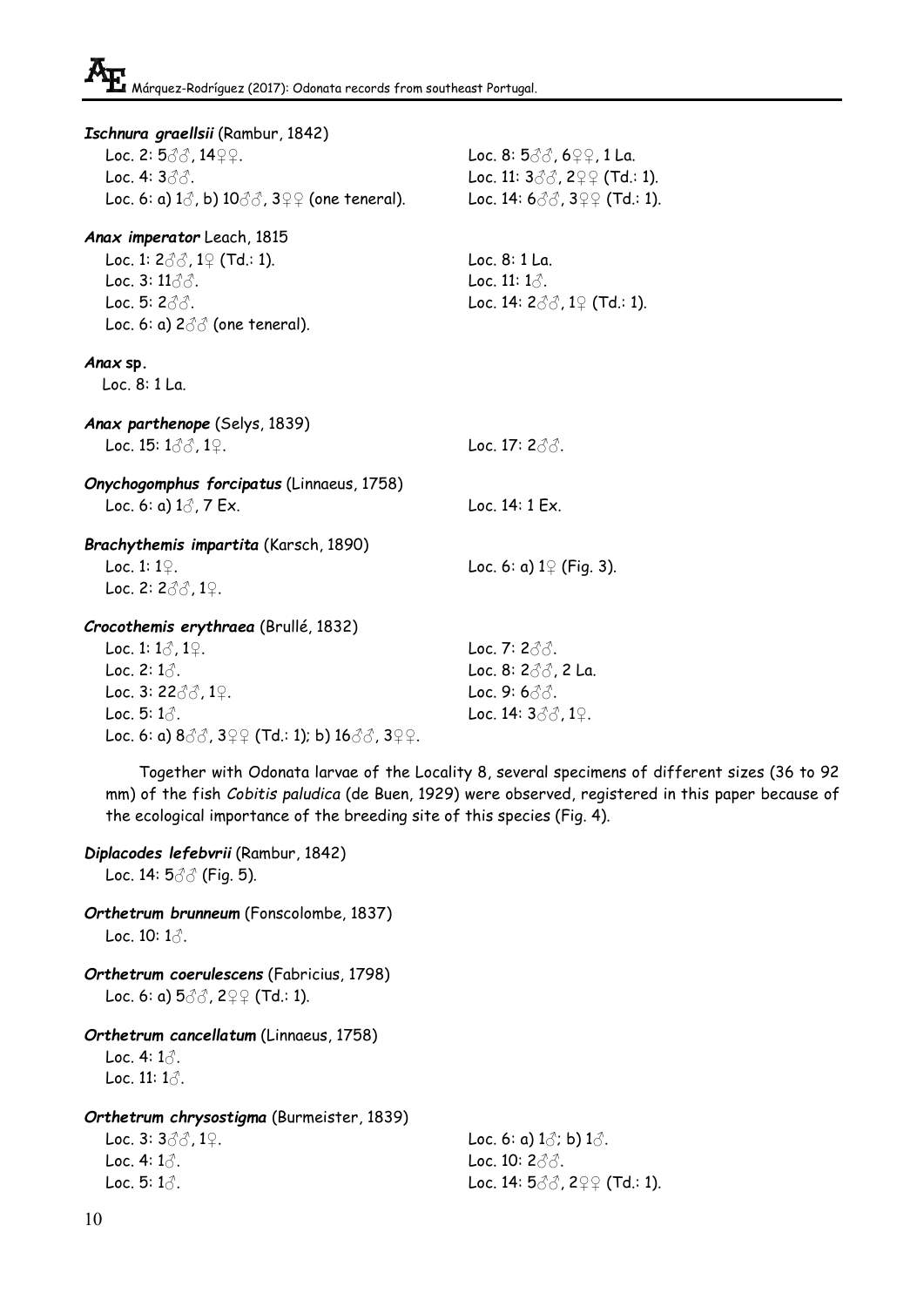*Orthetrum nitidinerve* (Selys, 1841) Loc. 10: 1♀ (teneral).

*Sympetrum fonscolombii* (Selys, 1840)

Loc. 1:  $8\sqrt[3]{3}$ ,  $7\sqrt[3]{2}$  (Td.: 1). Loc. 13:  $2\sqrt[3]{3}$ . Loc. 2:  $6\%$ ,  $3\%$ . Loc. 3:  $15\frac{?}{3}$ ,  $10\frac{?}{4}$  (Td.: 3). Loc. 17: 2 $\frac{?}{4}$ .

*Sympetrum striolatum* (Charpentier, 1840) Loc. 1:  $1\delta$ .

*Trithemis annulata* (Palisot de Beauvois, 1805)

Loc. 4:  $4\delta\delta$ , 1 Ex. Loc. 12:  $5\delta\delta$ . Loc. 5:  $600$ ,  $1399$  (Td.: 3), 32 Ex. Loc. 14:  $4000$ ,  $299$  (Td.: 1). Loc. 6: a)  $4\sqrt[3]{3}$ ; b)  $5\sqrt[3]{3}$ . Loc. 17:  $1\sqrt[3]{2}$ ,  $1\sqrt[2]{2}$ . Loc. 7:  $2\text{d}\text{d}$ . Loc. 18: 19.

## Discussion

Portugal is the southwesternmost country of the European continent. Many species of the Mediterranean basin are also restricted to this region and, therefore, it is a part of a global biodiversity hotspot with a high level of endemism (MYERS *et al*., 2000). Until recently, the odonatofauna of Portugal received little attention, despite its diverse fauna. It was only in 2005 that a first bibliography of the odonatological literature of Portugal was published (FERREIRA & WEIHRAUCH, 2005), followed in 2006 by a revised checklist of the Odonata fauna of Portugal (FERREIRA *et al*., 2006). The southern part of Portugal has a distinct climate, much warmer and drier than the rest of the country. Consequently, several species with an African origin are observed in this region of Portugal (DE KNIJF & DEMOLDER, 2010; VIEIRA *et al*., 2010) and our faunistic results support this idea. This is the case of *Trithemis annulata:* the first records in the Iberian Peninsula consisted of larvae and teneral adults, collected in Sierra Morena (Córdoba, Spain) in 1978 (FERRERAS-ROMERO, 1981); nowadays, nearly four decades later, this species is abundant and easily breeding throughout this mountain system, including the extreme west on the Spain-Portugal border.

WEIHRAUCH & WEIHRAUCH (2003) mention two exuviae collected from Ribeira do Vascão (Loc. 5), which were later revised by FERREIRA & WEIHRAUCH (2005) as *Trithemis annulata*. Later, DE KNIJF & DEMOLDER (2010) observed more than 100 adults, constituting one of the most abundant species in this river. Our research confirms its excellent breeding success with many exuviae observed and collected (Fig. 6). This thermophilic species could compete with *Trithemis kirbyi*, a similar species present in the peninsula, for resources in the future. In fact, *T. kirbyi* is a libellulid which is in expansion in the Iberian Peninsula since 2007 (CHELMICK & PICKESS, 2008), a process of faster advance following the latitude (MÁRQUEZ-RODRÍGUEZ, 2014). For example in Spain, in 2012, when the species was observed in two extreme points with coastal influence: Tarragona (Mediterranean coast) (HERRERA-GRAO *et al*., 2012) and Huelva (Atlantic influence) (OBREGÓN-ROMERO *et al*., 2013; MÁRQUEZ-RODRÍGUEZ, 2013), where it seems to advance more slowly; the distance to north country is greater to west starting from the first point of observation in Andalusia (CHELMICK & PICKESS, 2008). On the other hand, this species had not been recorded in the dragonflies catalog of Portugal (MARAVALHAS & SOARES, 2013). The first observation of an isolated male is from Mértola (30 May 2016), in Ribeira das Carreiras valley belonging to the Guadiana River basin (LESPARRE, 2017). It would be advisable to carry out new samplings in the next few years to know the dynamics of the odonates from southeast Portugal, especially in the localities 4 and 5, near to the Guadiana River basin, and to know the balance between the two species of*Trithemis* Brauer, 1868 in the area. Likewise, this species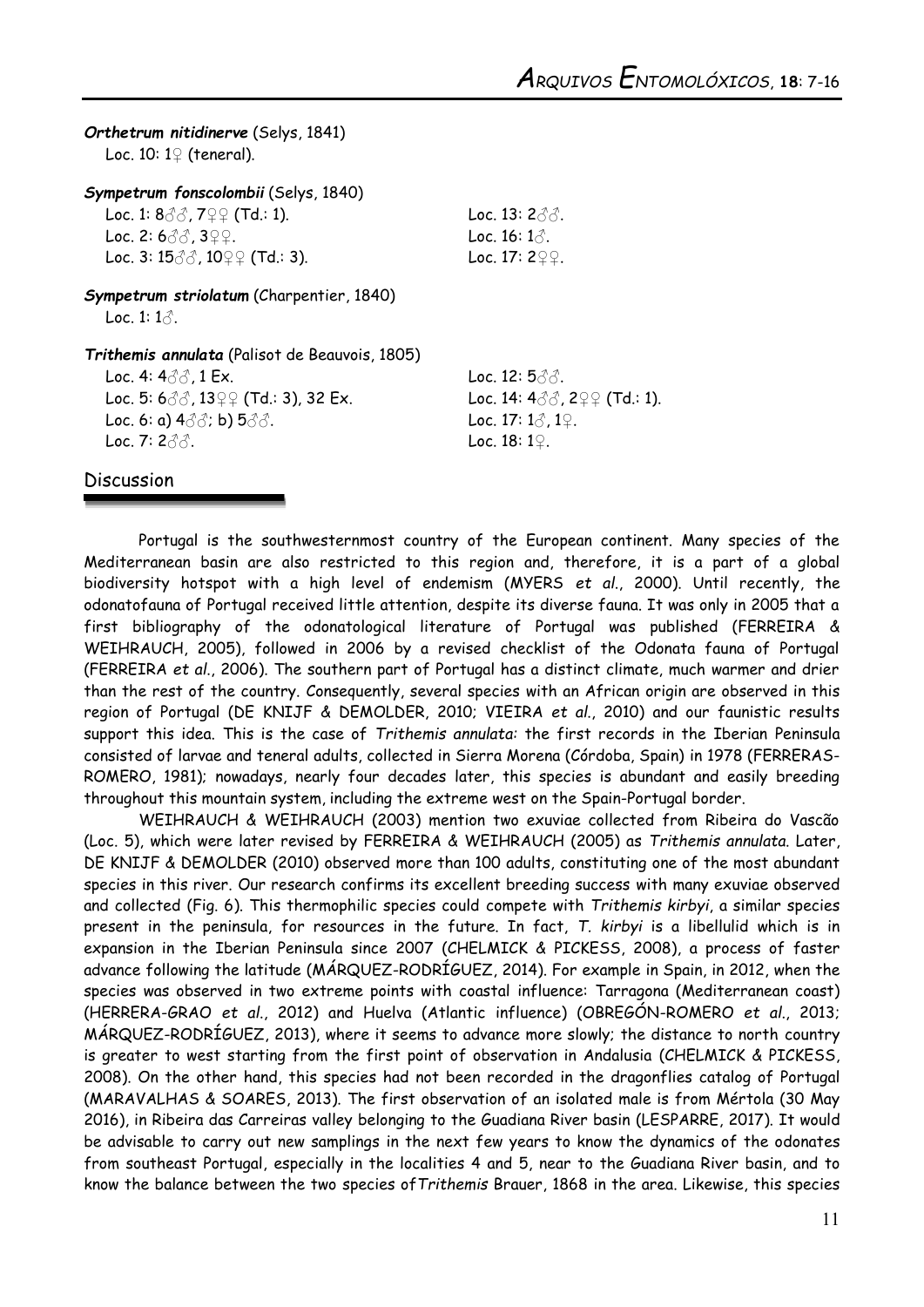had not yet been observed in France until Chris Abbott documented this species in 2017, with photographs taken from Couiza in the Aude River valley (GROUPE SYMPETRUM, 2017).

Pego do Inferno and the Gilão River stretch studied (Loc. 14) were the most biodiverse localities, with eleven species (55% of the total observed). The presence of dams and reservoirs produces changes in the hydraulic regime from running to nearly standing water and changes of sediment discharges. This also has consequences for the lifecycles in dragonfly communities. Rheophilous species are declining or even becoming locally extinct and several multivoltine species typical of standing waters, such as *Crocothemis erythraea*, *Trithemis annulata* and *Sympetrum fonscolombii*, are becoming omnipresent along streams and rivers (DE KNIJF & DEMOLDER, 2010), as for example in Loc. 7, 9 and 18. There is a great difference in Odeleite River with respect to a nearby site located upstream (Loc. 6) where the odonate richness is greater. The most extreme situation is reached in artificial ponds with high anthropogenic influence (Loc. 12).

Some localities should be taken into account for their possible environmental protection, based on the diversity of their fauna (Loc. 5) or the existence of species with ecological interest (Loc. 8 and 10) which are more sensitive to habitat alteration.

# Acknowledgements

I would like to thank Manuel Ferreras, for kindly accompanying me in the samplings in 2016.

# References

AGUIAR, C. & AGUIAR, S. 1983. *Brachthemis* [sic] *leucosticta* (Burm.) and *Trithemis annulata* (P. de Beauv.) in Portugal (Anisoptera: Libellulidae). *Notulae Odonatologicae*, **2**(1): 8-9.

AGUIAR, S. & AGUIAR, C. 1985. *Paragomphus genei* (Sel.), *Hemianax ephippiger* (Burm.) and *Trithemis annulata* (P. de Beauv.) in Portugal (Anisoptera: Gomphidae, Aeshnidae, Libellulidae). *Notulae Odonatologicae*, **2**(5): 82-83.

ASKEW, R.R. 2004. *The dragonflies of Europe.* Harley Books, Colchester, 308 pp.

BONESS, M. 2000. Massenflug der Schabrackenlibelle *Hemianax ephippiger* Burmeister an der Küste der Algarve (Portugal) (Insecta, Odonata). *Atalanta*, **31**: 585.

CHELMICK, D. & PICKESS, B.P. 2008. *Trithemis kirbyi* Selys in southern Spain (Anisoptera: Libellulidae). *Notulae Odonatologicae*, **7**: 4-5.

DE KNIJF, G. & DEMOLDER, H. 2010. Odonata records from Alentejo and Algarve, southern Portugal. *Libellula*, **29**(1/2): 61-90.

DIJKSTRA, K.-D.B. & LEWINGTON, R. 2006. *Field guide to the dragonflies of Britain and Europe.* British Wildflife Publishing, Gillingham. 320 pp.

FERREIRA, S.; GROSSO-SILVA, J.M.; LOHR, M.; WEIHRAUCH, F. & JÖDICKE, J. 2006. A critical checklist of the Odonata of Portugal. *International Journal of Odonatology*, **9**(2): 133-150.

FERREIRA, S. & WEIHRAUCH, F. 2005. Annotated bibliography of odonatological literature from continental Portugal, Madeira, and the Azores (Odonata). *Libellula*, **24**(1/2): 109-128.

FERRERAS ROMERO, M. 1981 (1980). Un odonato nuevo para la fauna ibérica, *Trithemis annulata* (Palisot de Beauvais, 1805) (Anisoptera, Libellulidae). *Boletín de la Asociación española de Entomología*, **4**: 191-193.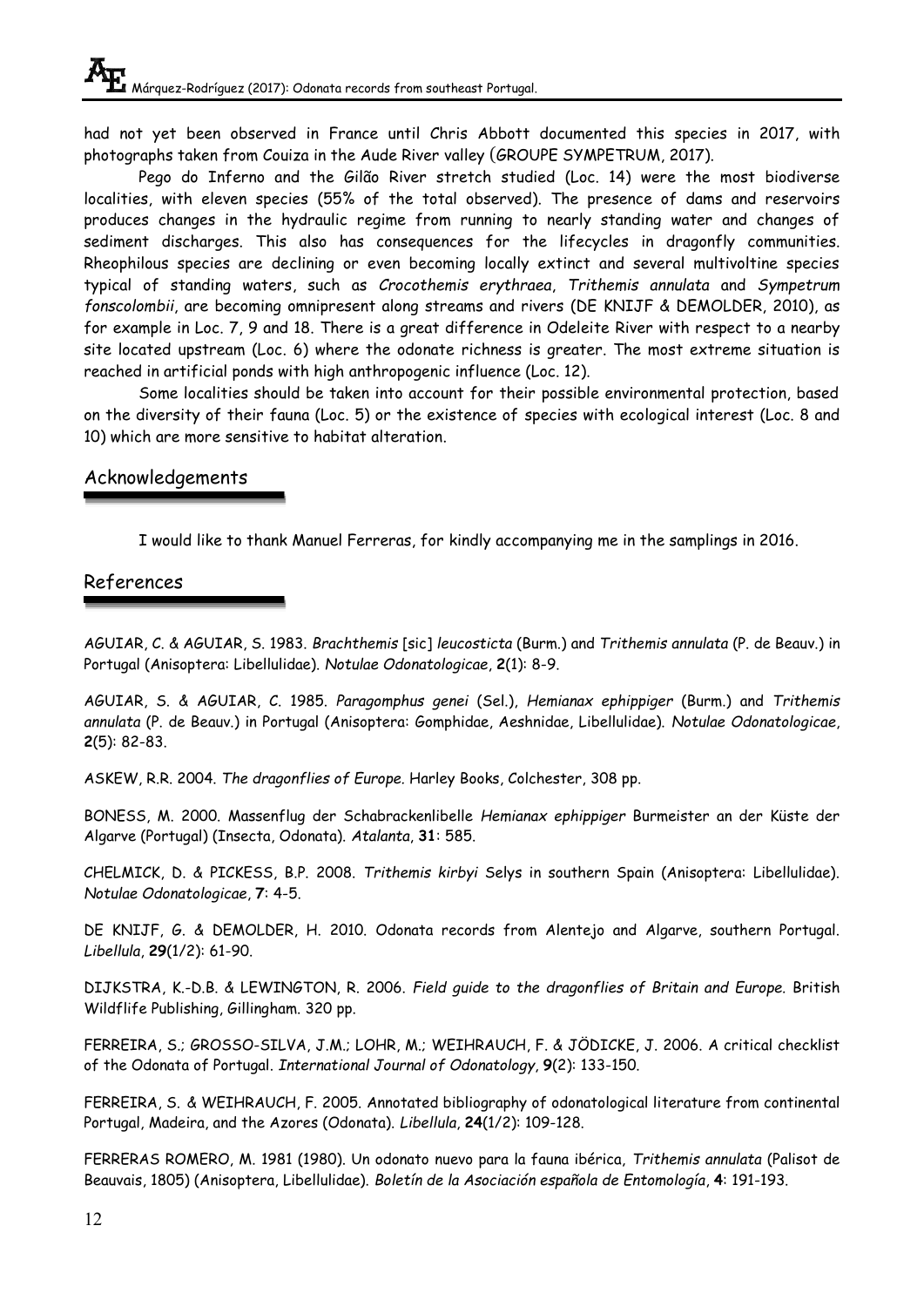FONSECA, N.; SOARES, A; FÉLIX, R.M. & LEITÃO, D. 2017. First evidence of breeding of *Zygonyx torridus* (Odonata: Libellulidae) in Portugal. *Notulae Odonatologicae*, **8**(9): 319-374.

FULAN, J.A.; RAIMUNDO, R. & FIGUEIREDO, D. 2008. Habitat characteristics and dragonflies (Odonata) diversity and abundance in the Guadiana River, eastern of the Alentejo, Portugal. *Boletín de la Asociación Española de Entomología*, **32**(3-4): 327-340.

GARDINER, A.[J.] 1993. The dragonflies of Quinta da Rocha: September to December 1992. *A Rocha Observatory Report for the Year 1992*: 89-91.

GARDINER, A.[J.] & STURGESS, P. 1994. Dragonflies on Quinta da Rocha in 1993. *A Rocha Observatory Report for the Year 1993*: 80-84.

GARDINER, A.[J.] & STURGESS, P. 1995. Dragonflies on Quinta da Rocha in 1994. *A Rocha Observatory Report for the Year 1994*: 50-53.

GARDINER, A.[J.] & WALLIS, P. 1996. Insect recording on Quinta da Rocha in 1995. *A Rocha Observatory Report for the Year 1995*: 58-67.

GROUPE SYMPETRUM, 2017. <http://www.sympetrum.fr/spip.php?breve9> (online : 06/07/2017).

HARTUNG, M. 1996. Odonata from the Iberian Peninsula with a description of *Calopteryx haemorrhoidalis almogravensis* ssp. n. from Portugal. *Advances in Odonatology* (Suppl.), **1**: 53-59.

HERRERA-GRAO, T.; BONADA, N.; GAVIRA, O.; BLANCO-GARRIDO, F. 2012. First record of *Trithemis kirbyi* Sélys, 1891 in Catalonia (Odonata, Libellulidae). *Boletín de la Asociación española de Entomología*, **36**(3- 4): 457-459.

JAHN, P. 1996a. Dwarf forms of dragonflies in Portuguese coastal waters (Zygoptera: Calopterygidae; Anisoptera: Libellulidae). *Advances in Odonatology* (Suppl*.*), **1**: 61-63.

JAHN, P. 1996b. Libellen im Einzugsgebiet des Guadiana in Südostportugal. *Advances in Odonatology* (Suppl*.*), **1**: 65-76.

JÖDICKE, R. [ed.]. 1996. Faunistic data of dragonflies from Portugal. *Advances in Odonatology* (Suppl*.*), **1**: 149-153.

JONES, S.P. 1996. Notes and observations on dragonflies in southern Portugal. *Advances in Odonatology*  (Suppl*.*), **1**: 113-116.

KAPPES, E. & KAPPES, W. 1999. Südliche iberische Halbinsel – Naturkundliche Reisenotizen. Algarve/Portugal 22. bis 29. März 1997; Andalusien/Spanien 3. bis 17. April 1998; 11. bis 27. September 1998; Route; Artenliste: Säugetiere, Vögel, Libellen, Tagfalter, Amphibien/Reptilien, Farbfotos. *Naturkundliche Reiseberichte*, **13**: 1-112.

LESPARRE, D. 2017. Première observation de *Trithemis kirbyi* Sélys, 1891 (Odonata: Libellulidae) au Portugal. *Boletín de la Sociedad Entomológica Aragonesa*, **60**: 363–364.

LOHR, M. 2005a. Libellenbeobachtungen in Südportugal (Odonata). *Libellula*, **24**(1/2): 87-107.

LOHR, M. 2005b. *Selysiothemis nigra* new for Portugal. *Notulae Odonatologicae*, **6**: 57-58.

MALKMUS, R. 1996. Libellen im Gebiet des unteren Rio Guadiana, Portugal. *Advances in Odonatology* (Suppl*.*), **1**: 123-126.

MALKMUS, R. 1998. Frühjahrsbeobachtungen von Libellen in Portugal. *Libellula*, **17**(1/2): 91-96.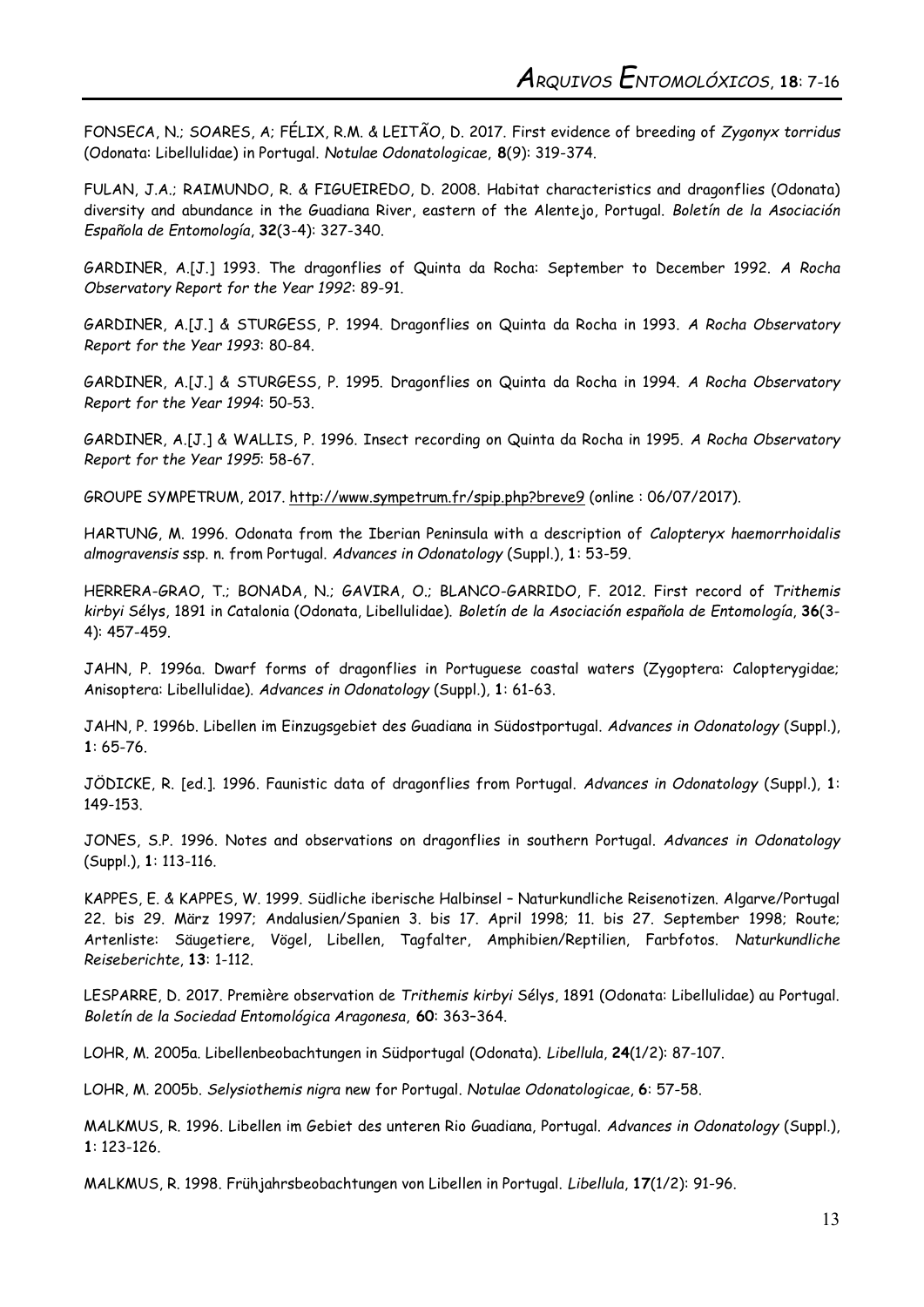MALKMUS, R. & RUF, T. 2008. Herbstaktive Libellen in Südportugal (Odonata). *Libellula*, **27**(1/2): 123-132.

MARAVALHAS, E. & SOARES, A. 2013. *The Dragonflies of Portugal*. Booky publisher, 336 pp.

MÁRQUEZ-RODRÍGUEZ, J. 2013. Seguimiento en el comportamiento y proceso de colonización atlántica de *Trithemis kirbyi* Sélys, 1891 (Odonata: Libellulidae) en la Península Ibérica. *Revista gaditana de Entomología*, **4**(1): 159-167.

MÁRQUEZ-RODRÍGUEZ, J. 2014. Primera cita de *Orthetrum nitidinerve* (Selys, 1841) (Odonata: Libellulidae) en el Algarve (sur de Portugal). *Arquivos Entomolóxicos*, **10**: 65-68.

McLACHLAN, R. 1880. Notes on the Entomology of Portugal. II. Pseudo-Neuroptera (in part) & Neuroptera-Planipennia. *The Entomologist's monthly magazine*, **17**: 103-108.

MOURA, A.R. 1960. Contribução para o conhecimento dos Odonata portugueses. Género e espécie novos para Portugal: *Brachythemis leucosticta* (Burm.). *Memórias e Estudos do Museu Zoológico da Universidade de Coimbra*, **264**: 1-5.

MYERS, N.; MITTERMEIER, R.A.; MITTERMEIER, C.G.; DA FONSECA, G.A.B. & KENT, J. 2000. Biodiversity hotspots for conservation priorities. *Nature*, **403**: 853-858.

OBREGÓN-ROMERO, R.; CANO-VILLEGAS, F.J.; TAMAJÓN-GÓMEZ, R. & LÓPEZ TIRADO, J. 2013. Primeras citas de *Trithemis kirbyi* Sélys, 1891 (Odonata, Libellulidae) en las provincias de Ciudad Real y Huelva, y nuevas aportaciones para la provincia de Badajoz (España). *Boletín de la Sociedad Andaluza de Entomología*, **22**: 88-93.

RÖHN, C. 1996. Frühjahrsbeobachtungen von Libellen im zentralen und südlichen Teil der Iberischen Halbinsel. *Advances in Odonatology* (Suppl.), **1**: 129-137.

VIEIRA, C.; GONÇALVES, V.; CARDOSO, A.C. & PATANITA, I. 2010. Registo de quatro novas espécies de Odonata para a Ribeira do Vascão, Sítio de Interesse Comunitário do Guadiana (Portugal). *Boletín de la Sociedad Entomológica Aragonesa*, **47**: 461-462.

WEIHRAUCH, F. & WEIHRAUCH, S. 2003. Spring Odonata records from Alentejo (Portugal), Andalusia and Extremadura (Spain). *Opuscula Zoologica Fluminensia*, **207**: 1-18.



**Fig. 1.-** The bridge of Ayuda, over Guadiana River: an ideal breeding habitat for*Trithemis* spp.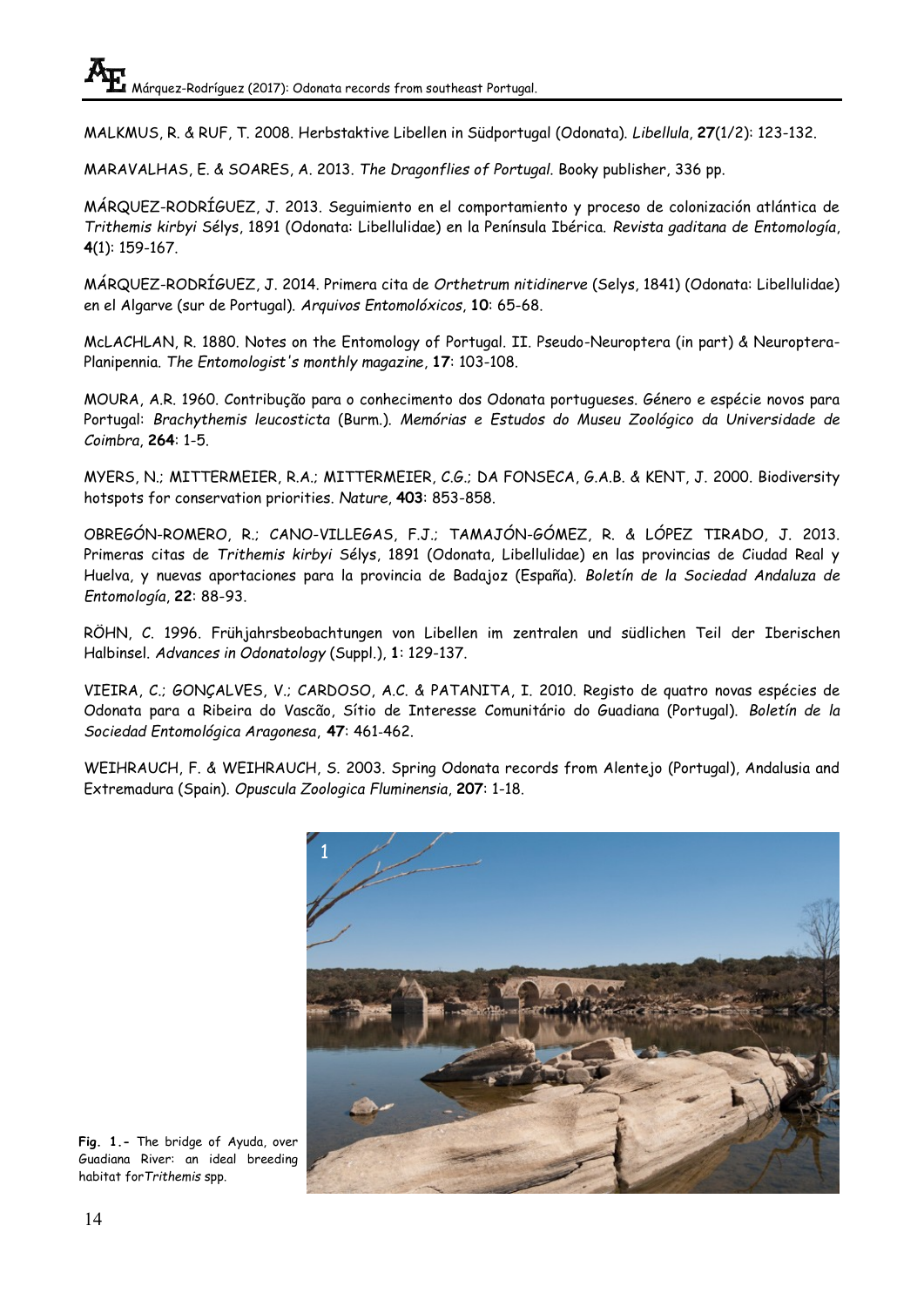

**Fig. 2.-** Pego do Inferno: an ideal breeding habitat to native species.



**Fig. 3.-** *Brachythemis impartita* (male) in Guadiana River.



**Fig. 4.-** *Cobitis palludica* cohabiting with *Crocothemis erythaea* in Loc. 8.